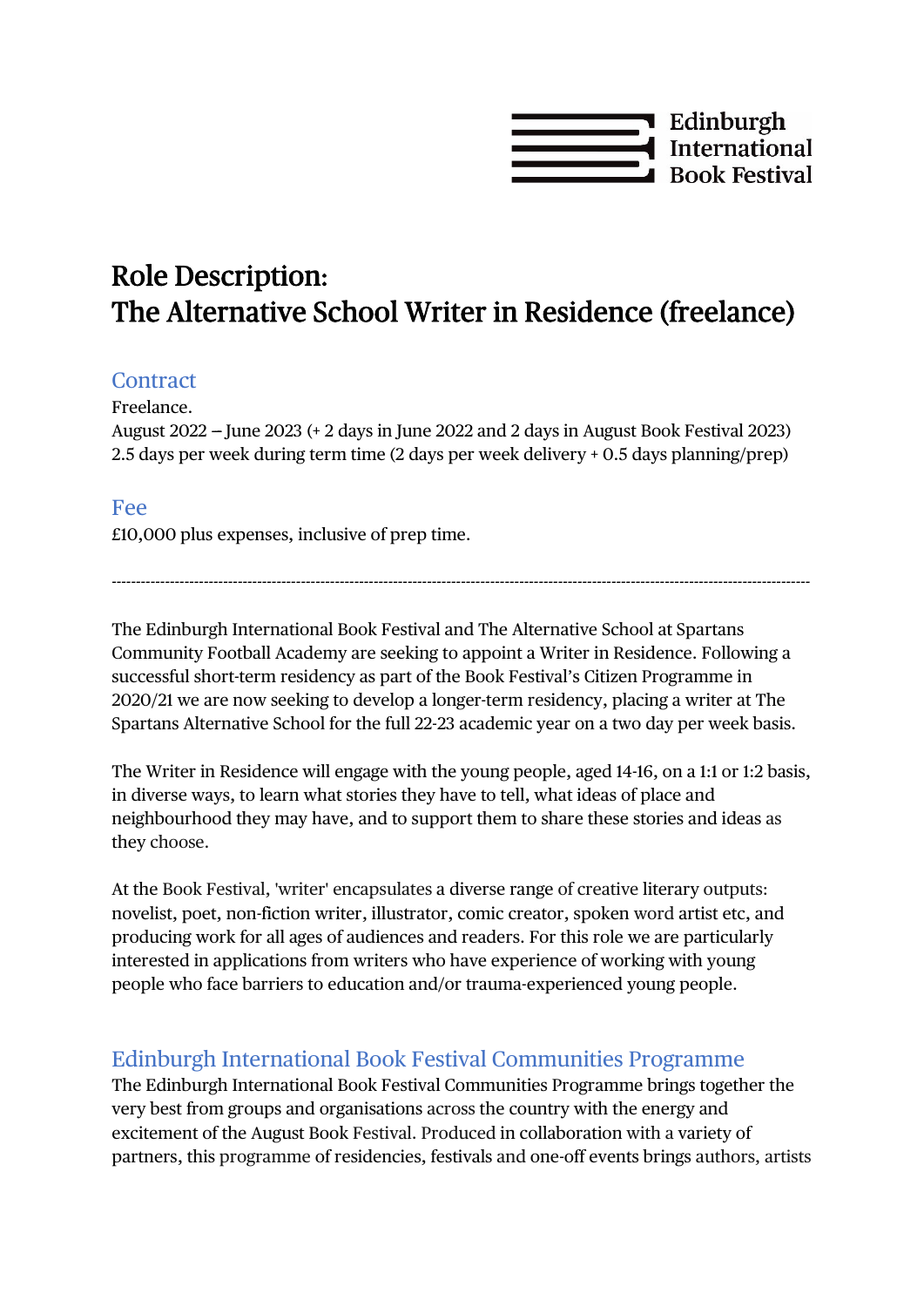and audiences together to inspire each other and to be inspired, to share stories and experiences, and bring books to life for people of all ages in their own communities.

A key aspect of the Communities Programme is its synergetic relation to the August Book Festival's programme. As such the creative work developed in this project takes inspiration from and ultimately informs the Edinburgh International Book Festival's August programme in its local and international celebration of books, words and ideas.

To learn more about our Communities Programme visit our blog: [https://ontheroad.edbookfest.co.uk](https://ontheroad.edbookfest.co.uk/)

## Spartans Alternative School

The Alternative School provides young people who are at risk of exclusion from mainstream education or who may find school a challenge, an alternative place to learn, grow and develop. Students attend the Alternative School two times per week. Their development journey includes 1:1 support on subjects including Maths and English in addition to physical activity, Cookery, Art and Music sessions. Therefore, interdisciplinary learning approaches can work really well. There is a focus on self-reflection, personal development and fostering a growth mindset.

The Alternative School operates 'free to choose' options with emphasis on practical learning through volunteering and work experience opportunities. Every young person is mentored by a Spartans Community Football Academy youth worker and is offered mental health counselling from a U-Evolve therapist.

#### The Role

We are seeking a writer who has experience of working within educational or youthwork settings (both in-person and via online platforms), who relishes working with young people from varied backgrounds, and who has the ability to work in a creative and responsive way to ideas from the Book Festival, The Alternative School and participants. This will involve working closely with The Alternative School staff, supporting the emerging shape and content of the programme, as well as working with visiting artists.

Whilst creative writing and engagement with literature in all its forms is the backbone of this work, writers must be open to - and experienced in - embedding other creative mediums within the project, such as music, film, photography etc.

The legacy of this project is vital to its success. As the work progresses, we will explore the most appropriate means of producing and disseminating the project's creative output beyond festival events to ensure continued reach and impact.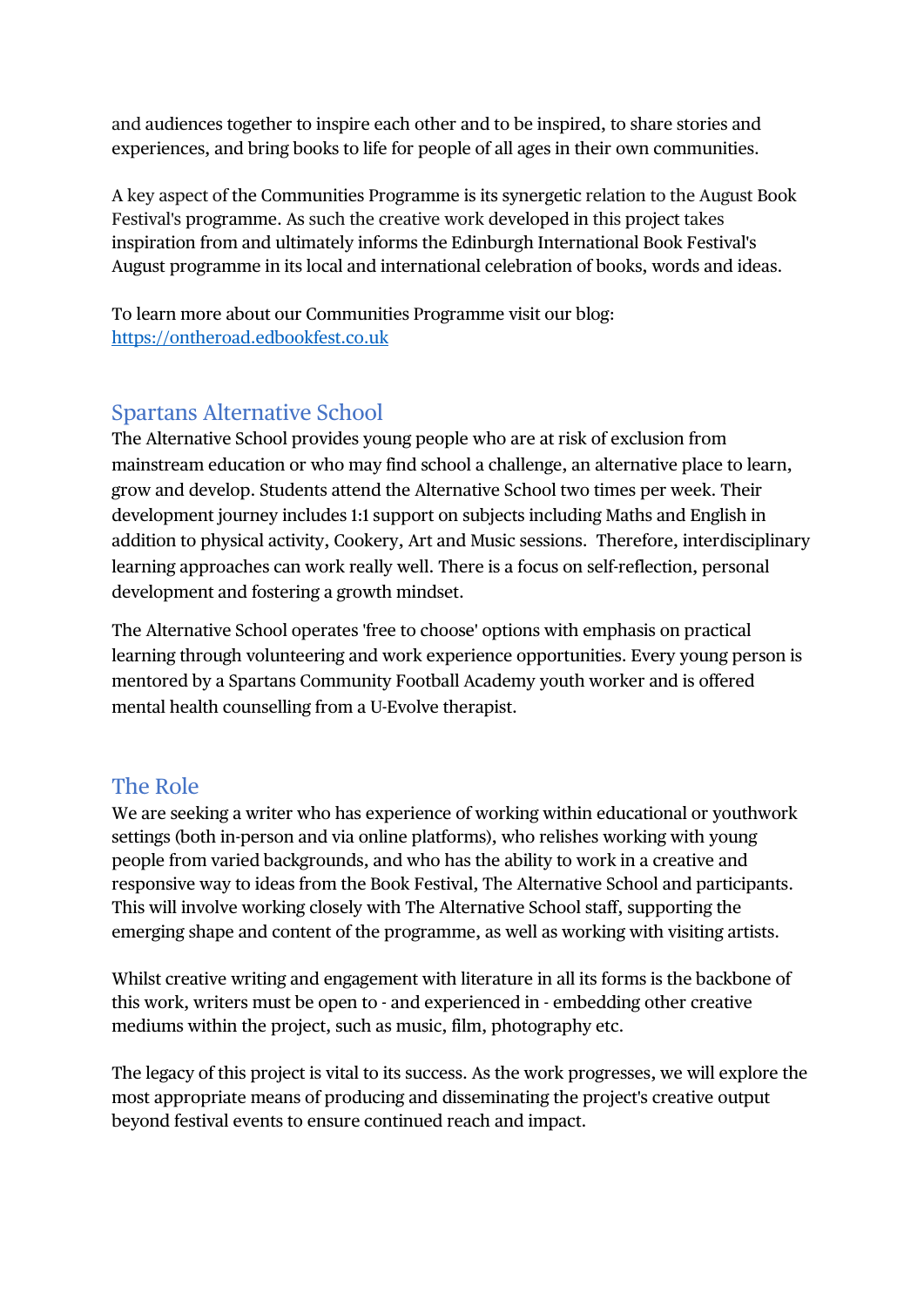You will collaborate with all parties to devise the most appropriate form of showcasing the creative work, both within the schools, partner venues and then subsequently at the 2023 Edinburgh International Book Festival in August (this could be online or live events, depending on Covid-19 restrictions at the time).

The role will involve relevant training and support/supervision provided by The Alternative School Manager. The Book Festival will contract the Writer in Residence, provide general support, liaise with the Writer in Residence regarding scope and direction of the project and provide input regarding any creative outputs for the project.

## Key responsibilities

- To enable the young people to have their voices heard and their creative work to be nurtured and valued throughout the project
- To plan and deliver project activities in a timely and professional manner, in cooperation with partners and participants as required
- To collaborate closely with the Book Festival, The Alternative School, participants and supporting authors and artists to evolve the content and public manifestation of the project
- To suggest possible additional artists or artistic elements to support the young peoples' emerging ideas
- To work with the Book Festival's Marketing and Communications team and others to find ways to creatively tell the ongoing story of the project and its participants
- To write pieces and create resources for the Book Festival's On The Road blog and Learning Site on a regular basis
- To participate in the project's evaluation process, and to provide regular feedback to the Book Festival and its partners.

## Person Specification

#### Essential

- Experience of working with those who face barriers to education and/or traumaexperienced young people to develop creative writing, creative thinking and to encourage self-expression
- Experience of working with young people of varying levels of abilities and perspectives
- Experience of working closely and collaboratively with other authors or artists
- Open and flexible attitude to evolving project
- Excellent communicator who can work with and represent the project to various stakeholders
- A creative thinker who can provide support in troubleshooting and creative problem solving
- Commitment to equal opportunities and social inclusion; tolerance and respect of difference